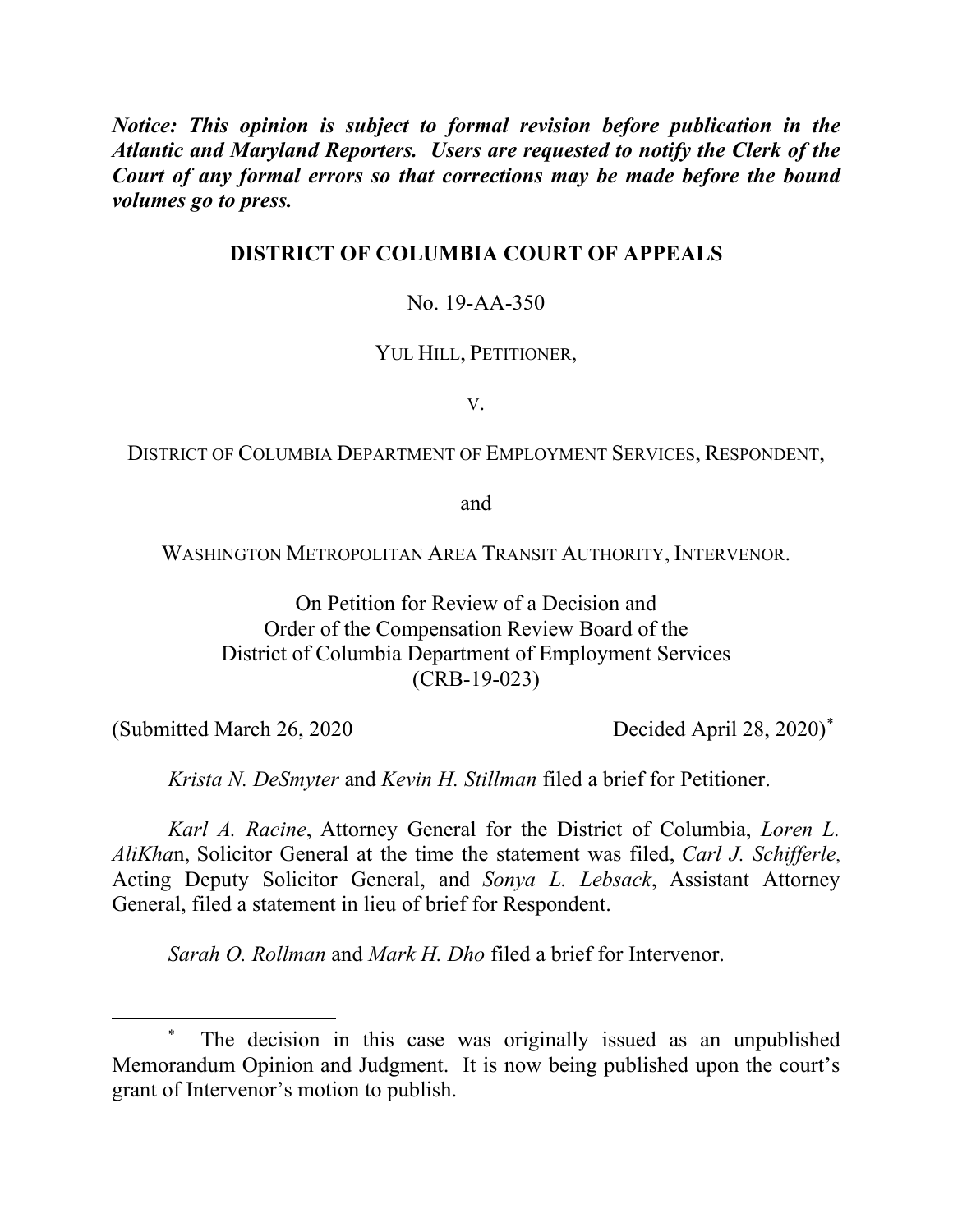Before GLICKMAN, FISHER, and MCLEESE, *Associate Judges.*

FISHER, *Associate Judge*: Petitioner Yul Hill seeks review of a Compensation Review Board (CRB) order which affirmed an Administrative Law Judge's (ALJ) decision to deny petitioner's claim for temporary total disability benefits relating to a mental-mental injury.<sup>1</sup> We hereby affirm.

### **I. Facts and Procedural Background**

Mr. Hill began working as a bus operator for the Washington Metropolitan Area Transit Authority (WMATA) in 2009. While on duty on February 1, 2013, he suffered physical and mental injuries when he was attacked by a passenger. After the attack, he received treatment<sup>2</sup> and eventually returned to full duty as a

 $\overline{\phantom{a}}$  $<sup>1</sup>$  "In physical-mental cases, the claimant alleges that a physical workplace</sup> injury caused a mental injury." *Muhammad v. District of Columbia Dep't of Emp't Servs.*, 34 A.3d 488, 492 n.4 (D.C. 2012). "In mental-mental cases, the claimant alleges that an emotionally traumatic workplace event or stressor caused a mental injury." *Id*. at 492 n.5.

<sup>&</sup>lt;sup>2</sup> Dr. Joshua Sussal completed a psychiatric evaluation on April 4, 2013, and rendered a diagnosis of "Adjustment Disorder with Mixed Anxiety and Depressed Mood." Dr. Sussal acknowledged that "[a]lthough superficially [petitioner] meets the criteria for PTSD his intent from 2010 with the lack of initiative to drive a bus in the first place coupled to his social issues with: support, finances and dismay for the workers['] compensation system calls into question the integrity and magnitude of his subjective complaints." Accordingly, Dr. Sussal "left PTSD as a rule out." Mr. Hill also received treatment for his physical injuries from Dr. Taseem Malik, who referenced petitioner's anxiety. Dr. Phyllis Braxton (continued…)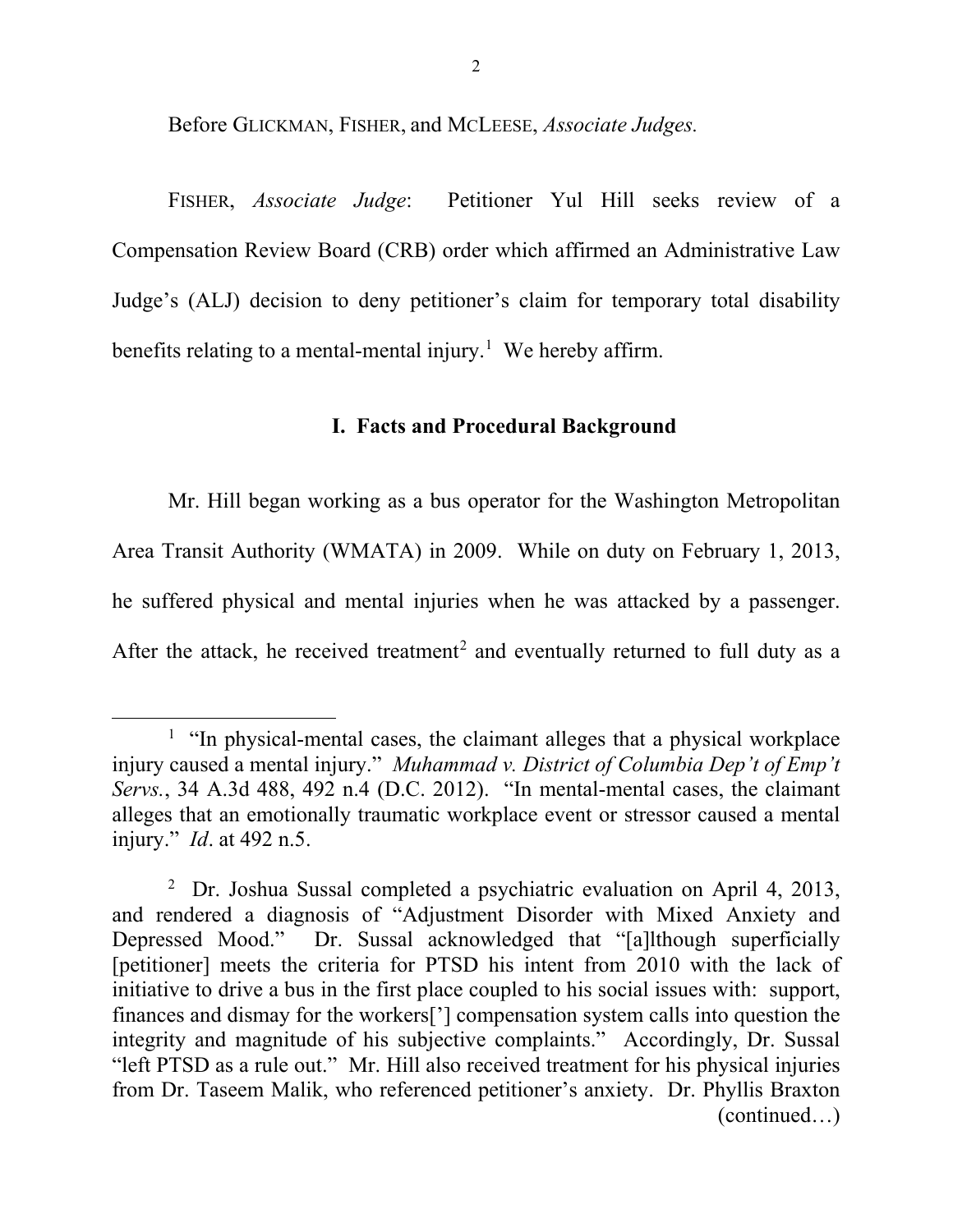bus operator. Petitioner's doctors opined that the mental health symptoms he experienced after the 2013 attack were also related to injuries he sustained in a 2010 accident. Dr. Sussal explained that, as in 2010, petitioner insisted that he would "be fine" if he could return to work in a "non-operator position."

In late February 2017, petitioner suffered the sudden and tragic loss of his son. Petitioner took three days of bereavement leave before returning to work at the beginning of March. On March 3, 2017, petitioner had a public disagreement with a supervisor which — the petitioner alleges — exacerbated his existing mental injury. The petitioner sought care through the Employee Assistance Program (EAP) and received a referral for mental health treatment. While at EAP, petitioner filled out a sick leave form but did not claim an on-the-job injury or file a claim for workers' compensation.

Mr. Hill's WMATA supervisor, Amit Tonse, regularly contacted Mr. Hill during his prolonged leave. Repeatedly, Mr. Hill explained that he was "stressed

 $\mathcal{L}_\text{max}$  , where  $\mathcal{L}_\text{max}$ 

<sup>(…</sup>continued)

Arnason also counseled petitioner and submitted reports to petitioner's lawyers discussing Hill's treatment for "[a]djustment disorder with depression and anxiety."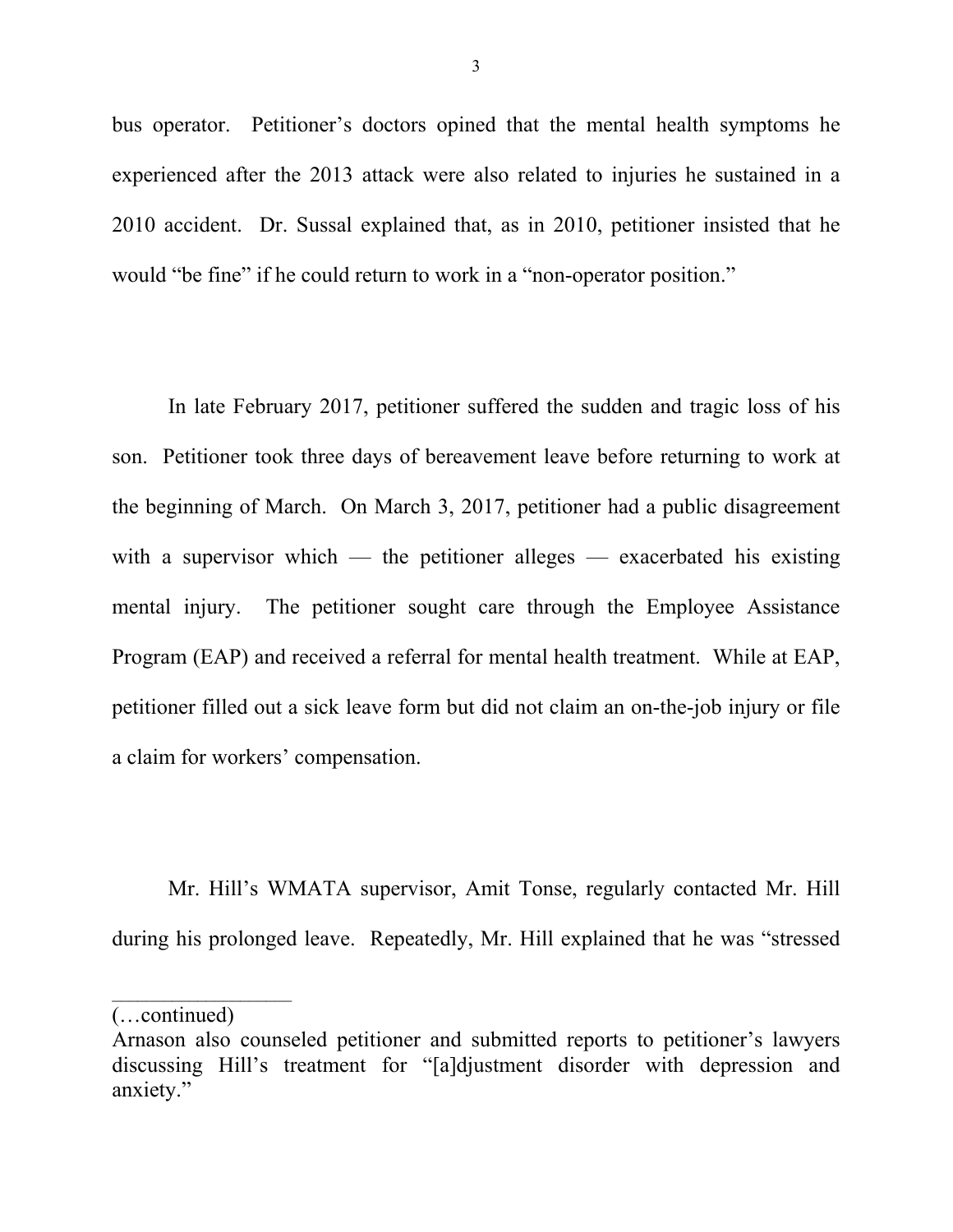out" because of his grief, without mentioning his discussions with the other supervisor. During his leave, Mr. Hill received mental health care from Therapist Alphonso Lewis to whom he had been referred by EAP. Therapist Lewis understood the reason for the referral to be petitioner's grief and opined that Mr. Hill's symptoms resulted from the traumatic loss of his son and his premature return to duty. However, after first observing symptoms on April 11, 2017, Therapist Lewis made a "definite diagnosis" of PTSD on May 16, 2017. On November 30, 2017, Therapist Lewis produced a clinical summary of his treatment of Mr. Hill for acute symptoms of anxiety and depression and symptoms of PTSD.

Therapist Lewis eventually advised Mr. Hill "that he should not operate a bus based upon the continued chronicity of the symptoms of his PTSD[,]" expressing a concern that allowing Hill to return to work as a bus operator "could potentially place him and the public at risk." Lewis also shared this information with WMATA. Consequently, in a letter dated September 27, 2017, WMATA permanently disqualified Mr. Hill from operating a bus due to his "post-traumatic stress disorder," effective June 20, 2017. According to petitioner, "[a]s of February 10, 2018, [WMATA] provided him with alternative employment outside of bus operation."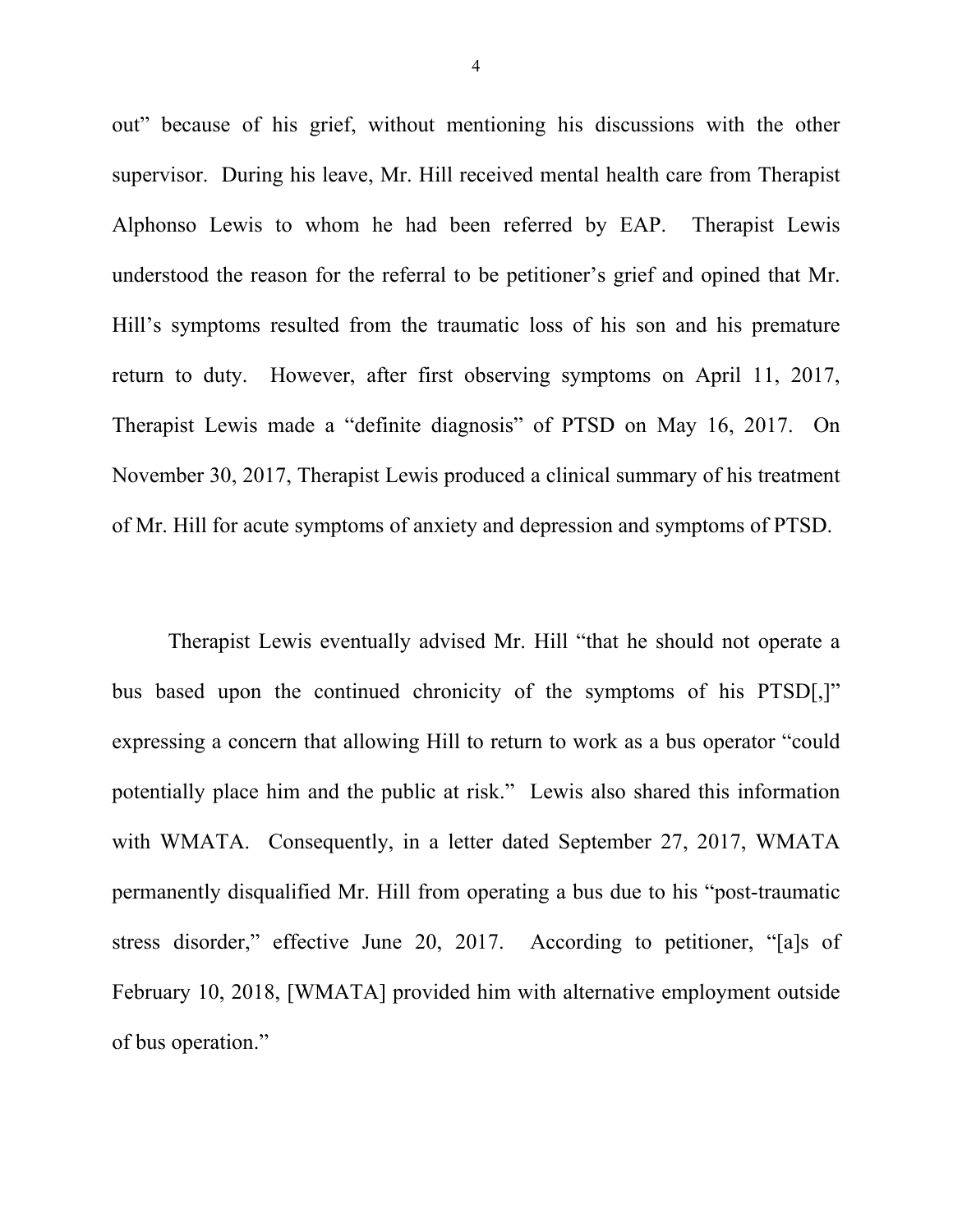On September 26, 2017, petitioner filed for temporary total disability benefits and corresponding interest for the period of March 4, 2017, to February 9, 2018, stemming from the March 3, 2017, incident. This claim was later consolidated with a claim for temporary total disability and interest for the same period resulting from the September 2013 attack. Petitioner included a claim for payment of medical expenses from February 1, 2013, through December 6, 2017.<sup>3</sup>

On December 6, 2017, Dr. Cynthia Major-Lewis conducted an independent medical evaluation (IME) of Mr. Hill, during which she reviewed his medical records and conducted a mental health examination. Dr. Major-Lewis concluded that (1) Mr. Hill's PTSD diagnosis resulting from the 2013 attack was "pre-mature and incorrect," (2) Mr. Hill's resolving "[a]djustment [d]isorder with mixed anxiety and depression" symptoms was related to "non-work-related bereavement," and (3) there "is no chronic condition that should be considered employment related." In reference to the PTSD diagnosis, Dr. Major-Lewis explained that "[Therapist] Lewis did not document the symptoms required to make a DSM-V diagnosis of Posttraumatic Stress Disorder."

<sup>&</sup>lt;sup>3</sup> Petitioner's original claim also included a claim for temporary partial disability payments for the period after February 9, 2018. This claim was withdrawn after a post-hearing review of Mr. Hill's pay records.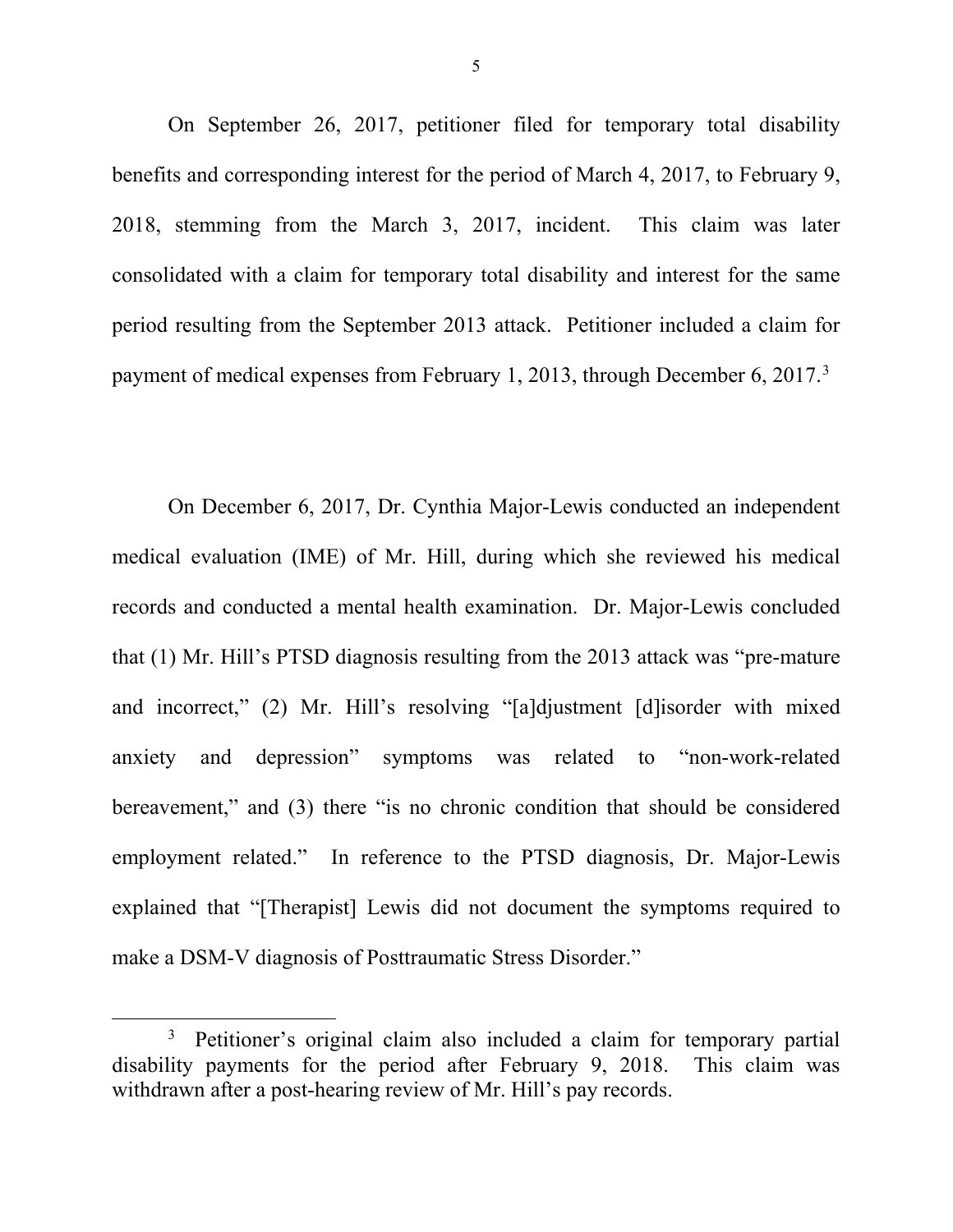An ALJ heard evidence on July 11, 2018. At the hearing, intervenor argued that there was no medical causal connection between petitioner's current symptoms and *either* the 2013 attack or the March 2017 incident. Intervenor relied primarily on the IME report to argue against medical causality. Intervenor further explained that, even if the ALJ found a compensable injury resulting from the March 2017 incident, relief should nevertheless be denied because petitioner did not give timely notice of a workplace injury. Finally, with regard to the payment of temporary total disability benefits, intervenor asserted that it was entitled to a credit for the payment of long term disability benefits<sup>4</sup> that had occurred between September 4, 2017, and April 30, 2018.

In reference to the 2013 attack, the ALJ concluded that (1) Mr. Hill invoked the presumption of a medical-causal connection between the attack and his mental health complaints, (2) WMATA rebutted the presumption, and (3) Mr. Hill proved by a preponderance of the evidence "that there was a medical-causal connection between the 2013 attac[k] and his mental health complaints *until* December 6, 2017." The ALJ found that Mr. Hill did not invoke the presumption for the March

 $\overline{4}$  Payments for which intervenor claims a credit relate to insurance payments made from the employer funded "Transit Employees' Health and Welfare Plan" provided by Hartford Life and Accident Insurance Company.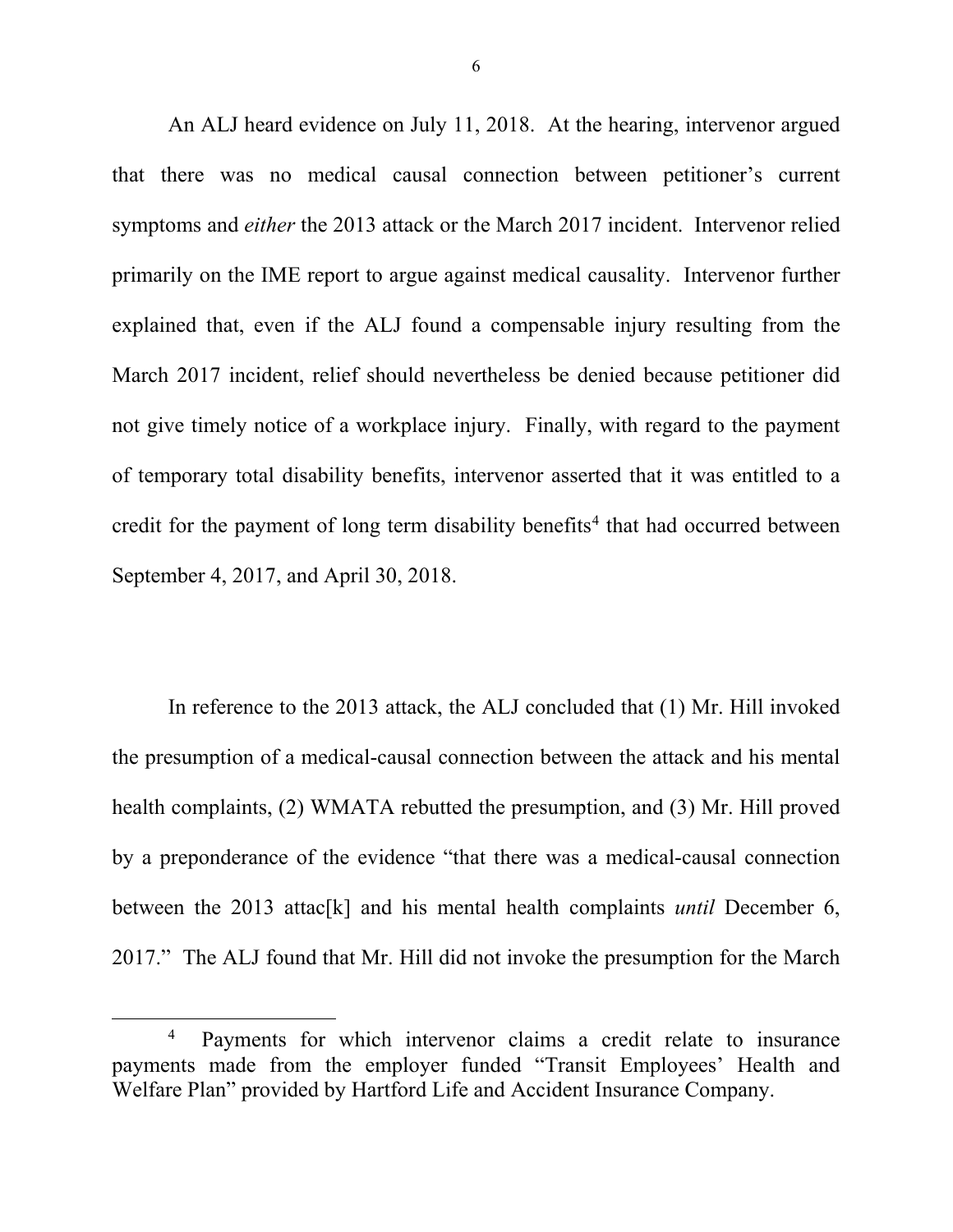2017 incident. Despite his finding that there was medical-causality from March 4, 2017, until December 6, 2017, the ALJ denied *all "*temporary total disability benefits [and corresponding interest] from March 4, 2017 through February 9, 2018." The ALJ did not address intervenor's notice and credit arguments as both were rendered moot by the total denial of benefits.

Petitioner sought review of the compensation order (CO) from the CRB. The CRB affirmed the CO in part and remanded after concluding that there was not substantial evidence to support a finding that the claimant failed to invoke the presumption of compensability for the March 2017 incident. The CRB did not address the discrepancy between the ALJ's findings and his denial of relief stemming from the 2013 injury. On remand, the ALJ found that, while the claimant did successfully invoke the presumption, the employer severed the presumption with Dr. Major-Lewis's IME report. The claimant then failed to carry his burden to prove "that there is a medical-causal connection between the 2017 encounter with his supervisor and the allegedly-related mental health complaints." In an order issued on April 9, 2019, the CRB affirmed the Compensation Order on Remand and regarded its earlier rulings as the law of the case, acknowledging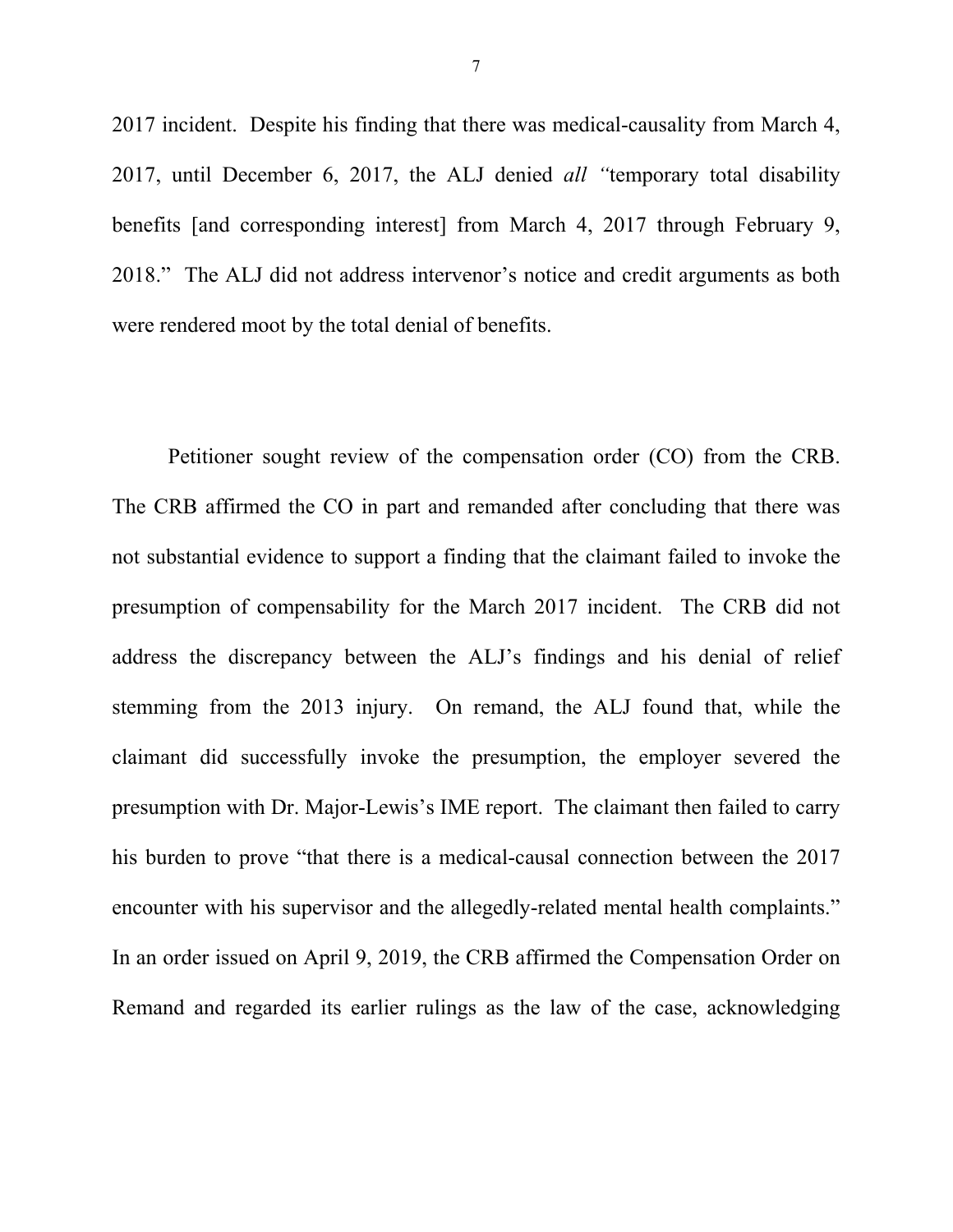petitioner's "arguments on appeal for preservation purposes and for further appeal to the District of Columbia Court of Appeals." Petitioner now seeks review. 5

### **II. Standard of Review**

Petitioner argues that the underlying ALJ compensation orders were not based on substantial evidence. Specifically, he finds fault with the ALJ's reliance on Dr. Cynthia Major-Lewis's IME report.

"We affirm an administrative agency decision when (1) the agency made findings of fact on each contested material factual issue, (2) substantial evidence supports each finding, and (3) the agency's conclusions of law flow rationally from its findings of fact." *Bowles v. District of Columbia Dep't of Emp't Servs.*, 121 A.3d 1264, 1269 (D.C. 2015) (quoting *Georgetown Univ. v. District of Columbia* 

<sup>&</sup>lt;sup>5</sup> The CRB decision and partial remand order issued on December 5, 2018, was not a final order which this court had jurisdiction to review. *Warner v. District of Columbia Dep't of Emp't Servs.*, 587 A.2d 1091, 1093 (D.C. 1991) ("As a general matter, this court has jurisdiction to review only agency orders or decisions that are final."). On remand, the ALJ issued a Compensation Order on Remand that has since been affirmed by the CRB in a final Decision and Order. Because petitioner has exhausted his administrative remedies, both CRB orders are now ripe for review. *See Bender v. District of Columbia Dep't of Emp't Servs*., 562 A.2d 1205, 1207 (D.C. 1989).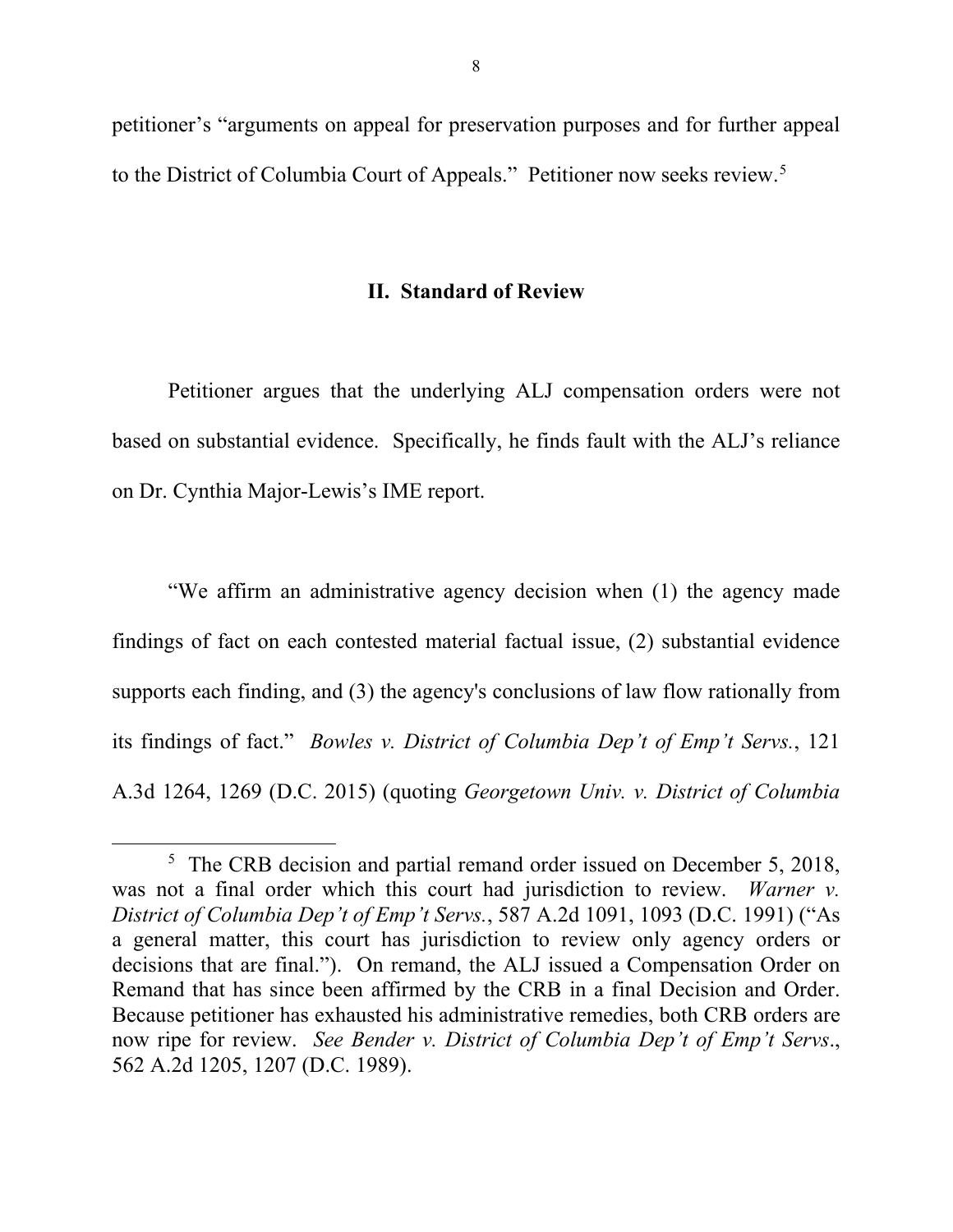*Dep't of Emp't Servs.,* 971 A.2d 909, 915 (D.C. 2009)). "Substantial evidence is 'more than a mere scintilla. It means such relevant evidence as a reasonable mind might accept as adequate to support a conclusion.'" *Rodriguez v. Filene's Basement, Inc.*, 905 A.2d 177, 181 (D.C. 2006) (quoting *Gardner v. District of Columbia Dep't of Emp't Servs.*, 736 A.2d 1012, 1015 (D.C. 1999)). "Although our review in a workers' compensation case is of the decision of the CRB, not that of the ALJ, 'we cannot ignore the compensation order which is the subject of the CRB's review.'" *Reyes v. District of Columbia Dep't of Emp't Servs.*, 48 A.3d 159, 164 (D.C. 2012) (quoting *Georgetown Univ. Hosp. v. District of Columbia Dep't of Emp't Servs.,* 916 A.2d 149, 151 (D.C. 2007)).

### **III. Analysis**

Under the workers' compensation framework, there is a statutory presumption in favor of finding a medical-causal connection after the claimant presents "some evidence of a work-related event, activity or requirement which has the potential of resulting in or contributing to" a disability. *Wash. Post v. District of Columbia Dep't of Emp't Servs.*, 852 A.2d 909, 911 (D.C. 2004) (internal quotation marks omitted) (quoting *Ferreira v. District of Columbia Dep't of Emp't Servs.*, 531 A.2d 651, 655 (D.C. 1987)). The employer may rebut that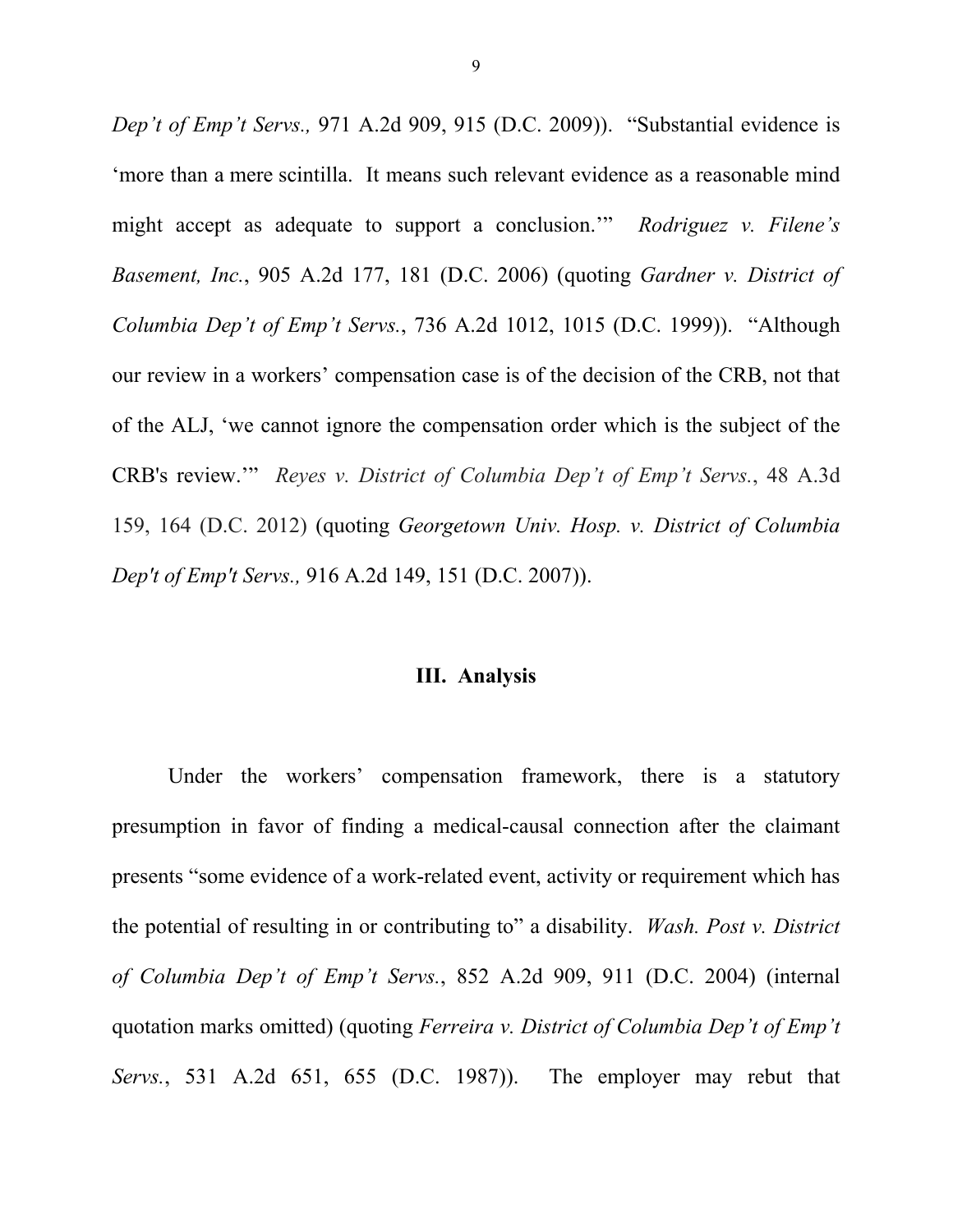presumption, at which time "the statutory presumption drops out of the case entirely" and the burden shifts back to the claimant, who must prove by a preponderance of the evidence that "a work-related injury caused or contributed to his or her disability." *Id.* at 911.

In this case, petitioner argues that the CRB erred in affirming the ALJ's finding that the employer presented medical evidence "specific and comprehensive" enough to rebut the presumption. Petitioner further argues that, even if the employer did successfully rebut the presumption, the ALJ erred by crediting the IME report of Dr. Major-Lewis over the opinions of petitioner's multiple physicians — including treating physician, Therapist Lewis — to conclude that the petitioner failed to carry his burden.

#### **A. Rebuttal Evidence**

In order to rebut the presumption of compensability, "the burden is upon the employer to bring forth substantial evidence showing that death or disability did not arise out of and in the course of employment." *Wash. Post*, 852 A.2d at 911 (internal quotation marks omitted) (quoting *Ferreira*, 531 A.2d at 655). That is, the employer's evidence must be "specific and comprehensive enough to sever the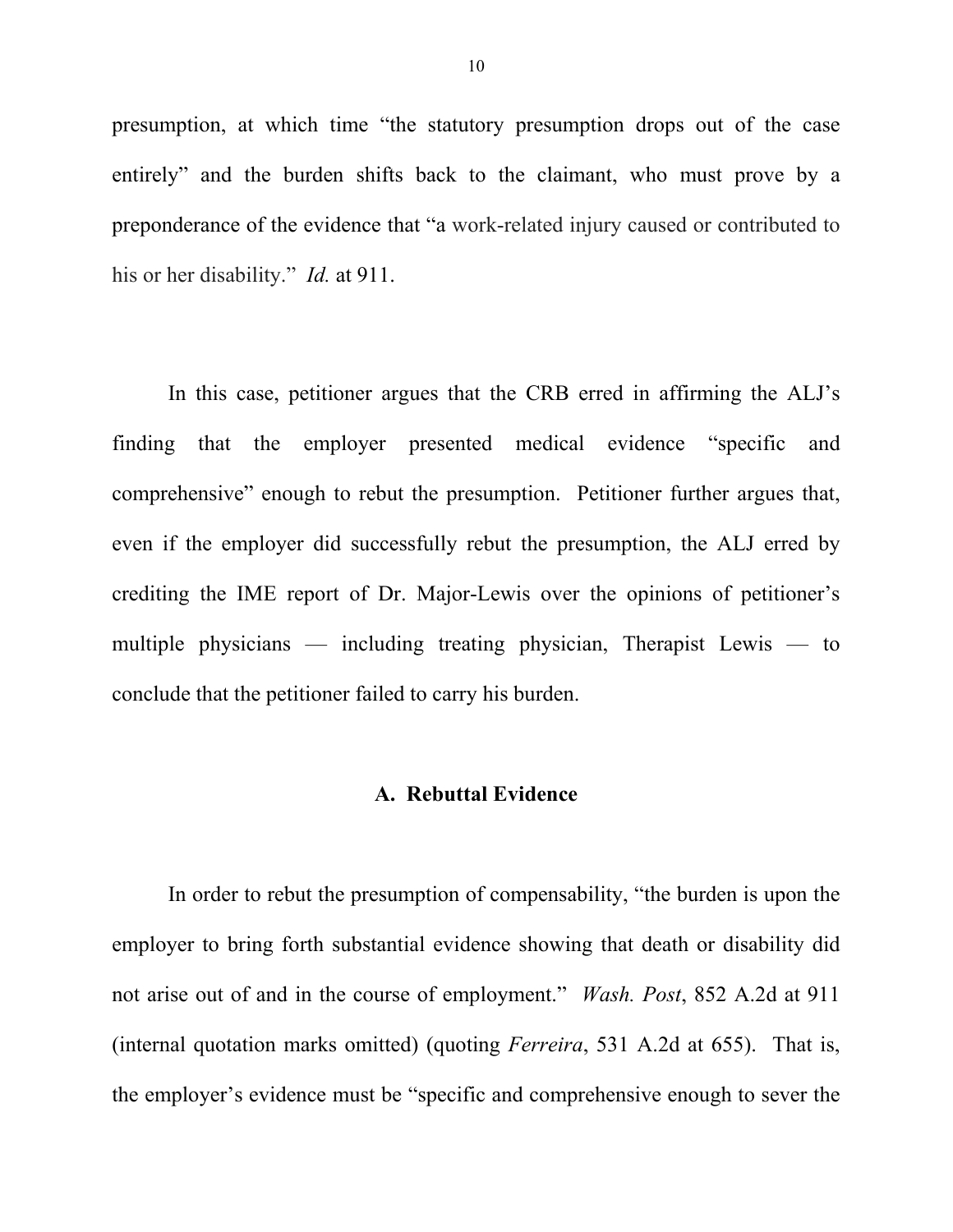potential connection between a particular injury and a job-related event." *Jackson v. District of Columbia Dep't of Emp't Servs.*, 955 A.2d 728, 732 (D.C. 2008) (internal quotation marks omitted) (quoting *Parodi v. District of Columbia Dep't of Emp't Servs.*, 560 A.2d 524, 526 (D.C. 1989)). "It is sufficient for the employer to present substantial medical evidence — as opposed to unequivocal medical evidence — to rebut the statutory presumption." *Safeway Stores, Inc*., *v. District of Columbia Dep't of Emp't Servs*., 806 A.2d 1214, 1221 (D.C. 2002). *Compare Wash. Post*, 852 A.2d at 914 (defense medical report considered substantial evidence where a qualified physician examined the claimant, reviewed records, and rendered a clear and consistent opinion), *with Wash. Metro. Area Transit Auth. v. District of Columbia Dep't of Emp't Servs.*, 827 A.2d 35, 42-44 (D.C. 2003) (non-treating physician medical report not substantial evidence where the physician did not review treating physician records, provided only a vague opinion, and omitted key complaints).

In this case, the ALJ ultimately found (and the CRB affirmed) that WMATA successfully rebutted the presumption of medical causality for both the 2013 and 2017 injuries — primarily through the IME report of Dr. Major-Lewis. The IME report does not deny the existence of a mental health condition but unambiguously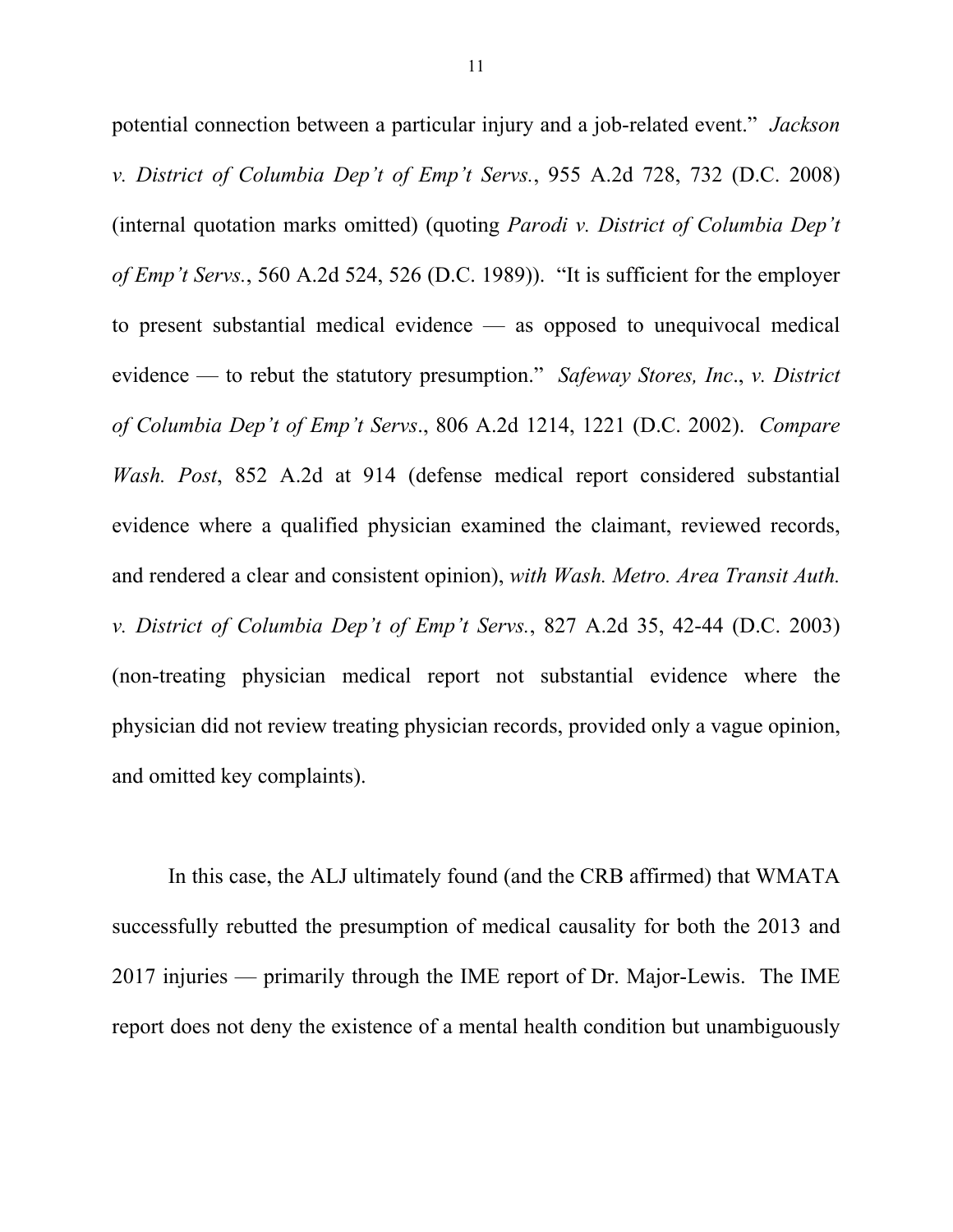states that "Mr. Hill's current symptoms are not related to his employment."6 There is no dispute as to Dr. Major-Lewis's qualifications as a board certified psychiatrist licensed in Maryland. Before preparing her report, Dr. Major-Lewis examined Mr. Hill and reviewed his medical records.<sup>7</sup> The report is comprehensive and gives specific reasoning to support her unambiguous conclusion that petitioner's current mental health symptoms were not the result of a work-related event but were an appropriate reaction to the sudden loss of his

 <sup>6</sup> While Dr. Major-Lewis does express disagreement with Therapist Lewis's PTSD diagnosis, there is no disagreement over the existence of a mental health condition. The label applied to the condition is of little consequence in this case. In fact, the ALJ did not distinguish between the conditions, finding that Hill suffered from "PTSD *or* adjustment disorder." The central issue to be resolved is whether or not there was a medical-causal connection between the symptoms and employment; a connection that the IME report definitively denies.

<sup>&</sup>lt;sup>7</sup> Petitioner claims that Dr. Major-Lewis's report was insufficient, in part, because she did not review the "treating mental health provider's records after October 10, 2017." However, the only record from Therapist Lewis dated *after*  October 10, 2017, is a clinical summary prepared on November 30, 2017. The medical records do not suggest that an exam took place on November 30. Rather, Therapist Lewis simply summarized his notes from prior exams. The ALJ did not consider the counselor's clinical summary as a part of the medical record but rather as a document prepared for litigation. *See infra* note 11. This court has recognized the danger of conscious and subconscious bias created by the potential for litigation. *Changkit v. District of Columbia Dep't of Emp't Servs*., 994 A.2d 380, 387-88 (D.C. 2010). As the hearing examiner, the ALJ retained discretion to evaluate the credibility of evidence. The ALJ was acting within his discretion to discredit the November 30, 2017, clinical summary.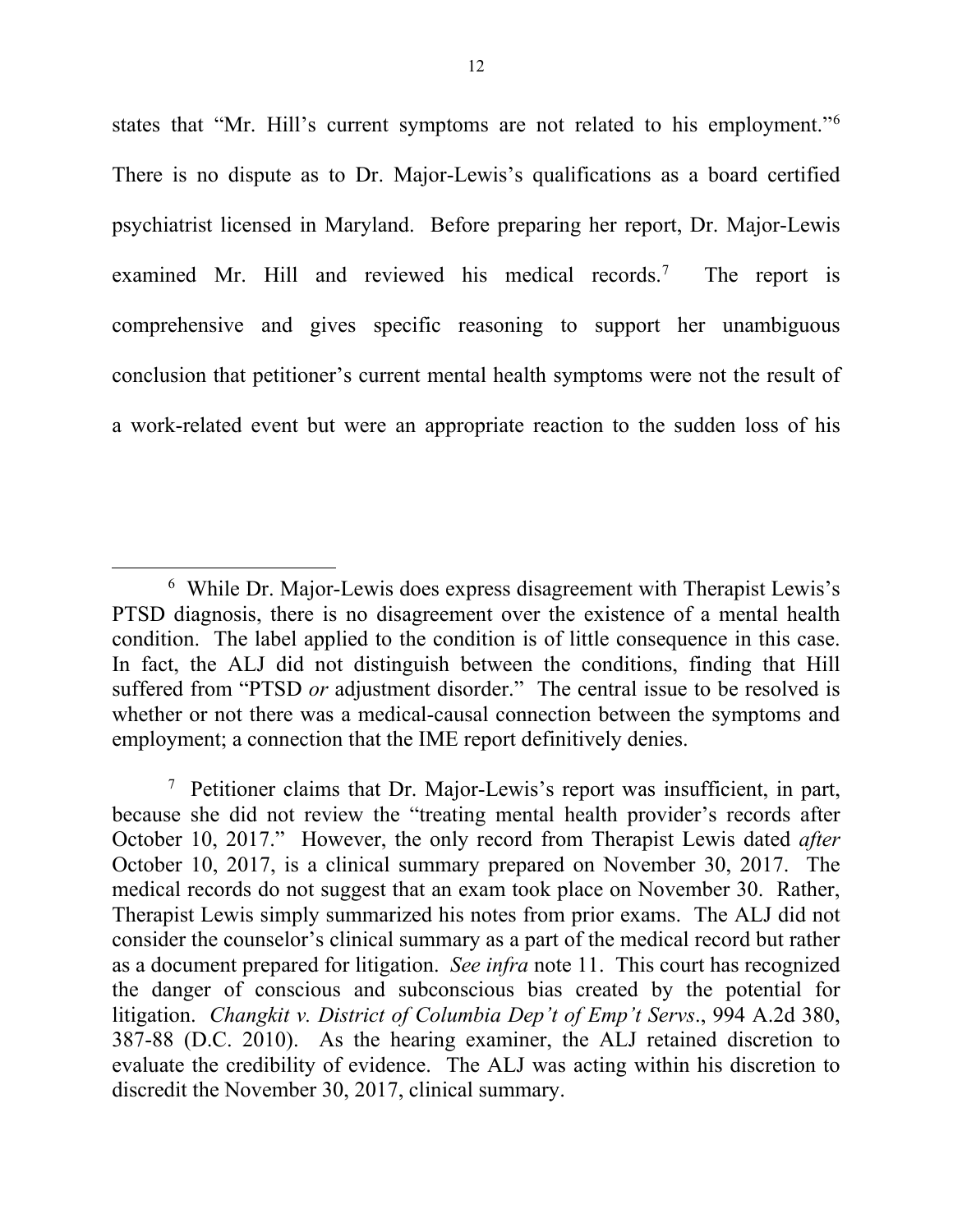son. 8 While Dr. Major-Lewis's report may not have constituted "unequivocal evidence," it met the substantial evidence burden to sever the presumption of medical causality between the work related events of 2013 and 2017 and the claimant's mental health complaints.

#### **B. Claimant's Burden**

In order to prevail after the employer has rebutted the presumption, the claimant must prove — by a preponderance of the evidence and without benefit of the presumption — "that a work-related injury caused or contributed to his or her disability." *Wash. Post*, 852 A.2d at 911. In reviewing the conclusions of the CRB we apply the same standard as the Board — substantial evidence review.

The ALJ found that the claimant failed to carry his burden to prove causality for his March 2017 injury. In reaching this determination, the ALJ gave considerable weight to the IME report from Dr. Major-Lewis. While the law of

 <sup>8</sup> <sup>8</sup> "Mr. Hill continues to appropriately grieve the [death] of his son. Mr. Hill's current symptoms are not related to his employment. Most of his complaints are in the context of dissatisfaction with his employer and supervisor. It is my medical and professional opinion that Mr. Hill's current symptoms, which are mild and vague, are not related to the 2/1/13 date of injury or the questionable 3/3/17 date of injury."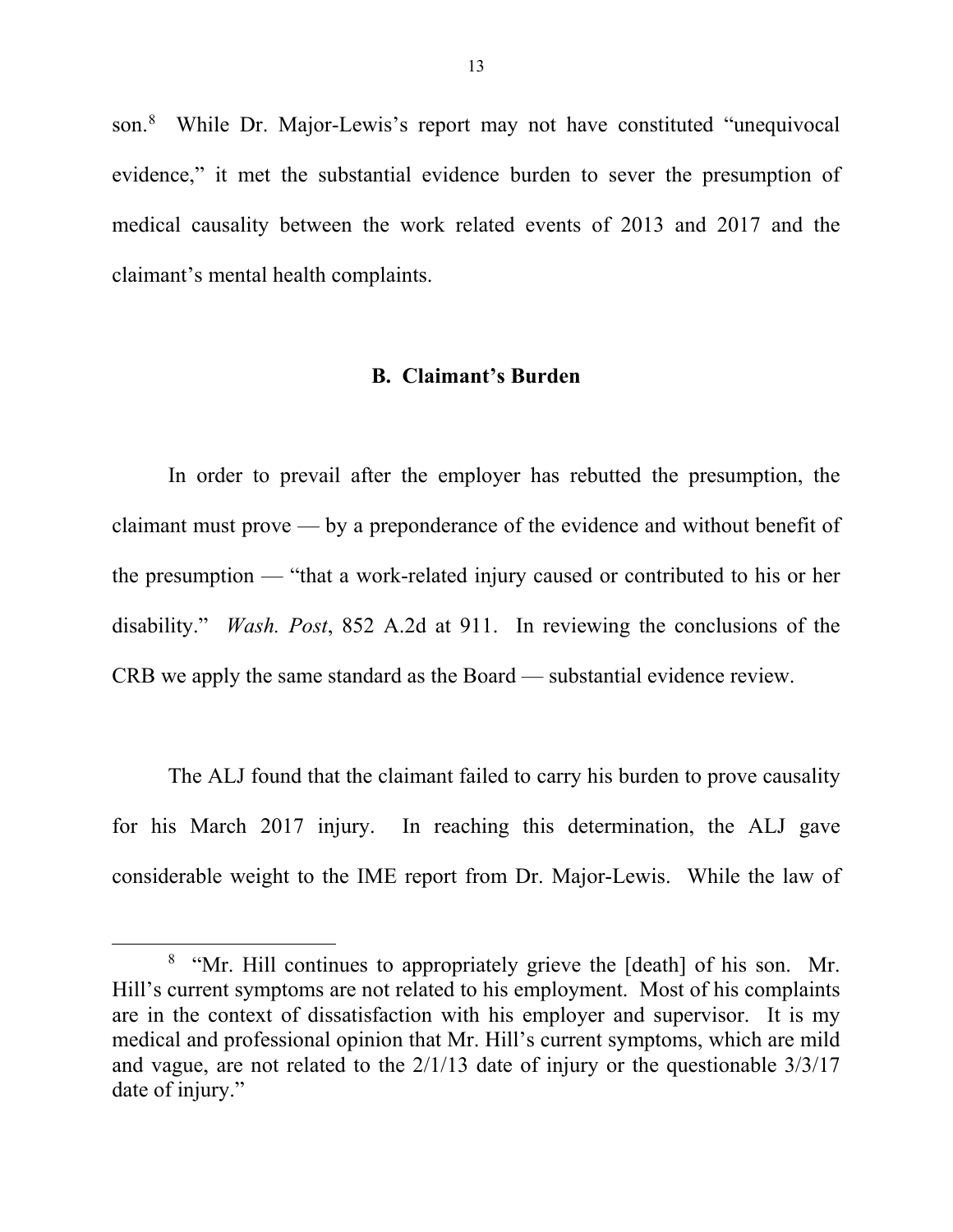this jurisdiction "embodies 'a preference for the testimony of treating physicians over doctors retained for litigation purposes,' the hearing examiner nonetheless 'may choose to credit the testimony of a non-treating physician over a treating physician.'" *Canlas v. District of Columbia Dep't of Emp't Servs.*, 723 A.2d 1210, 1211-12 (D.C. 1999) (quoting *Short v. District of Columbia Dep't of Emp't Servs.*, 723 A.2d 845, 851 (D.C. 1998)). In so doing, the ALJ must explain his reasons for crediting the non-treating physician. *Changkit v. District of Columbia Dep't of Emp't Servs*., 994 A.2d 380, 387-88 (D.C. 2010).

Both the ALJ's Compensation Order and the CRB's Decision and Partial Remand Order give specific reasons for crediting Dr. Major-Lewis's opinion over the opinion of the treating "physician" — Therapist Lewis.<sup>9</sup> The ALJ cited the fact that Dr. Major-Lewis conducted an "extensive review of the treatment records," cited to the DSM-V criteria,  $10$  and gave a clear opinion about the true nature of

 <sup>9</sup> <sup>9</sup> Although not a doctor, Therapist Lewis (MHS, LCRC, NCC) is a licensed professional counselor. At the outset of the July 11, 2018, hearing, the parties agreed that Therapist Lewis should be considered the treating physician.

<sup>10</sup> Petitioner cites *Johnson v. District of Columbia Dep't of Emp't Servs.*, 167 A.3d 1237 (D.C. 2017), to support the proposition that Dr. Major-Lewis's report is insufficient in part because "a DME must identify their criteria for PTSD so that a tribunal can determine if the injured worker meets it in order to weigh the credibility of the defense medical evaluation." The facts in *Johnson* required the ALJ to distinguish between conflicting definitions of adjustment disorder and (continued…)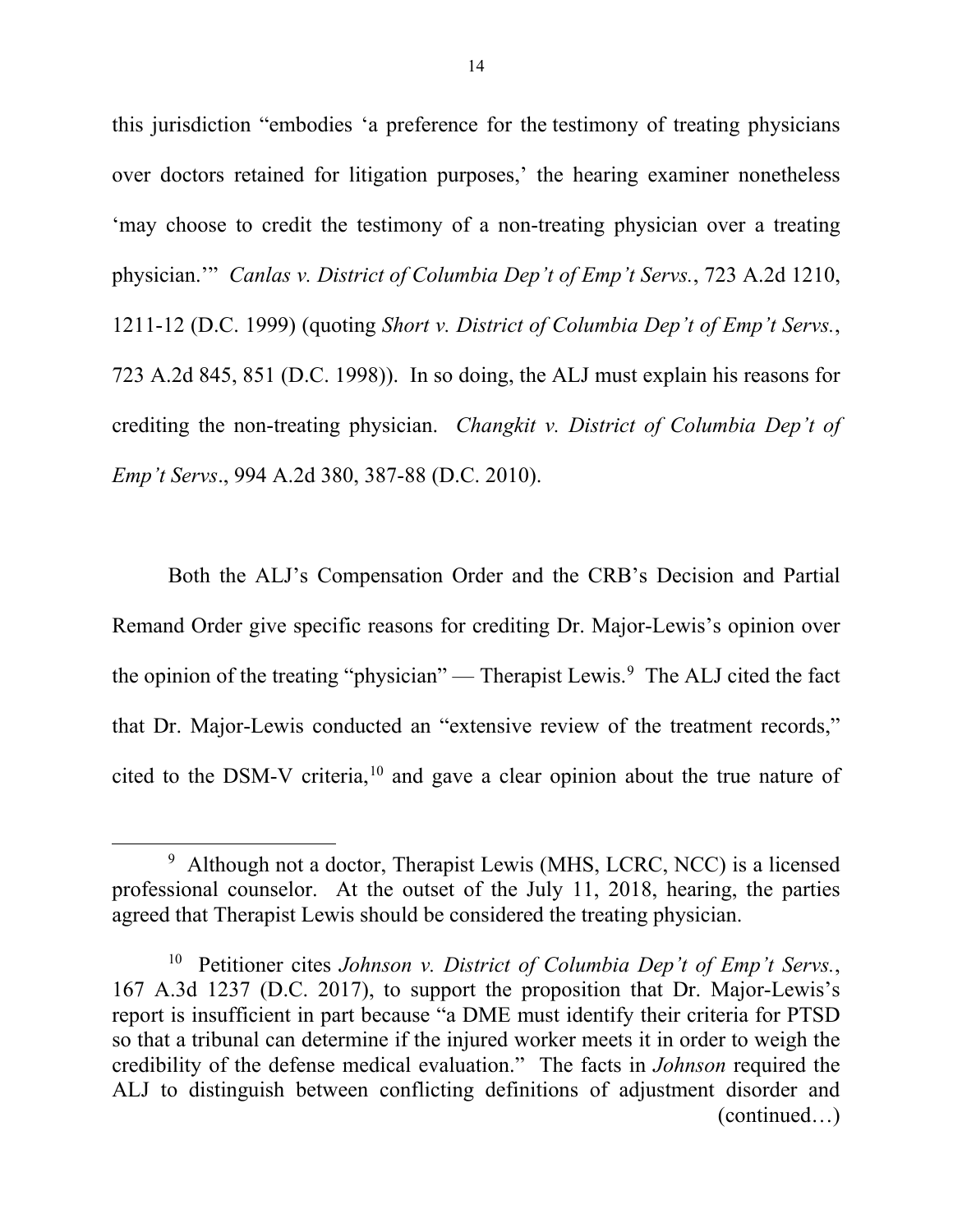petitioner's symptoms. The ALJ also found that Dr. Sussal's early reluctance to give a formal PTSD diagnosis tended to support Dr. Major-Lewis's later conclusion that the petitioner's resolved symptoms were more "akin to adjustment disorder."

Contrary to petitioner's contention, Dr. Major-Lewis's report did not stand alone in weighing against a finding of causality. In evaluating the evidence before him to determine if the March 2017 workplace disagreement exacerbated petitioner's mental injury, the ALJ correctly explained that credibility is "an inherent component of mental-mental disability claims." *See Ramey v. District of Columbia Dep't of Emp't Servs.*, 997 A.2d 694, 699-700 (D.C. 2010). The ALJ examined the documentary evidence and evaluated Mr. Hill's testimony before concluding that Hill's "characterization of the long-term emotional impact of his

 $\mathcal{L}_\text{max}$  , where  $\mathcal{L}_\text{max}$ 

<sup>(…</sup>continued)

PTSD. In so doing, he relied on a definition of PTSD from a medical dictionary that had not been introduced into evidence. "[B]ecause neither party had introduced that definition into evidence, the definition related to a disputed factual matter, and neither party was given an opportunity to respond to the definition" this court held that the ALJ erred. *Id.* at 1242. Mr. Hill's case does not present a similar dispute over the definition of PTSD, nor did the ALJ take judicial notice of medical evidence outside the record. Instead, the ALJ considered the IME report along with the testimony of Mr. Hill, his supervisor, and a lengthy medical record before reaching a final determination.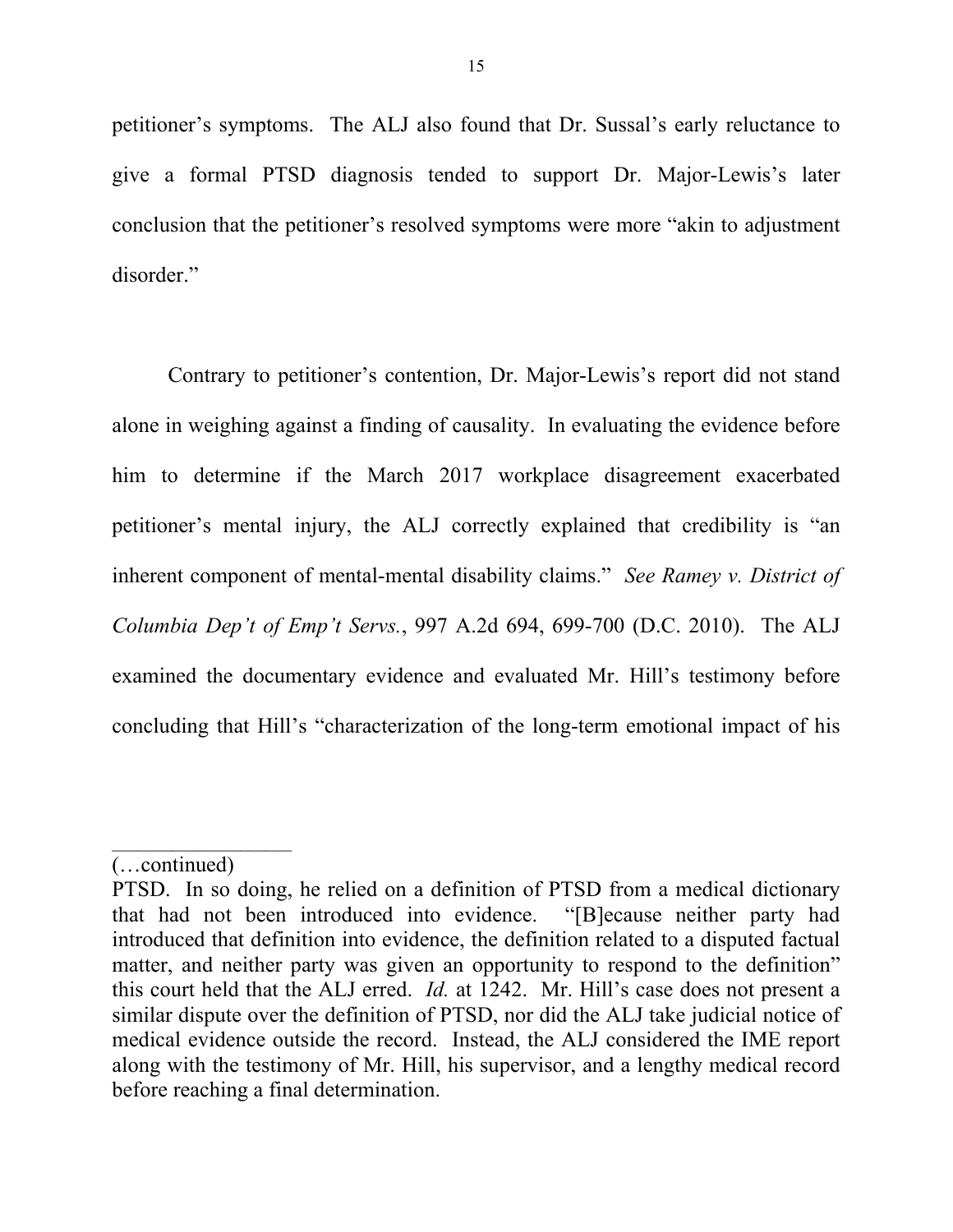encounter with his supervisor is incongruent with other compelling evidence."<sup>11</sup> The ALJ noted that petitioner, when contacted by Supervisor Tonse during his leave, made consistent statements about his grief — not the workplace incident. The ALJ also chose to discredit some documentation from Therapist Lewis as it "appear[ed] to have been prepared for litigation, which eliminates one of the reasons to defer to his opinion."<sup>12</sup> Accordingly, the ALJ concluded that petitioner's symptoms were the result of bereavement and not a workplace incident — a decision that the CRB affirmed. We agree with the CRB that the ALJ's determination was supported by substantial evidence.

 <sup>11</sup> Under *Storey v. District of Columbia Dep't of Emp't Servs*., 162 A.3d 793, 807 (D.C. 2017), an ALJ is not permitted to consider credibility when determining if the presumption has been invoked in cases of physical injury. However, nothing in *Storey* prohibits an ALJ from considering credibility when as here — he is weighing the evidence to determine if the claimant has carried his burden by a preponderance. Nor does *Storey* prevent the ALJ from considering credibility when determining if the presumption has been invoked in cases of mental-mental injury. *Id.* at 803 (quoting *Ramey*, 997 A.2d at 699-700).

<sup>&</sup>lt;sup>12</sup> The ALJ does not explain why he believed that the November 30 clinical summary was prepared for litigation. However, we note that the content and the timing of the summary support the ALJ's conclusion. The medical records do not indicate that Therapist Lewis conducted an exam on November 30. Instead, the clinical summary simply recounts Lewis's earlier notes. Further, the summary was completed *after* Mr. Hill initiated his claim on September 26, 2017, and contains the following note that appears to be intended for litigation purposes: "It is important to note that Mr. Hill was never referred to this office for any form of workman's compensation. His treatment was primarily for the symptoms of depression and anxiety. He continues to exhibit the acute symptoms of both. His primary psychiatric diagnosis remains Post Traumatic Stress Disorder."